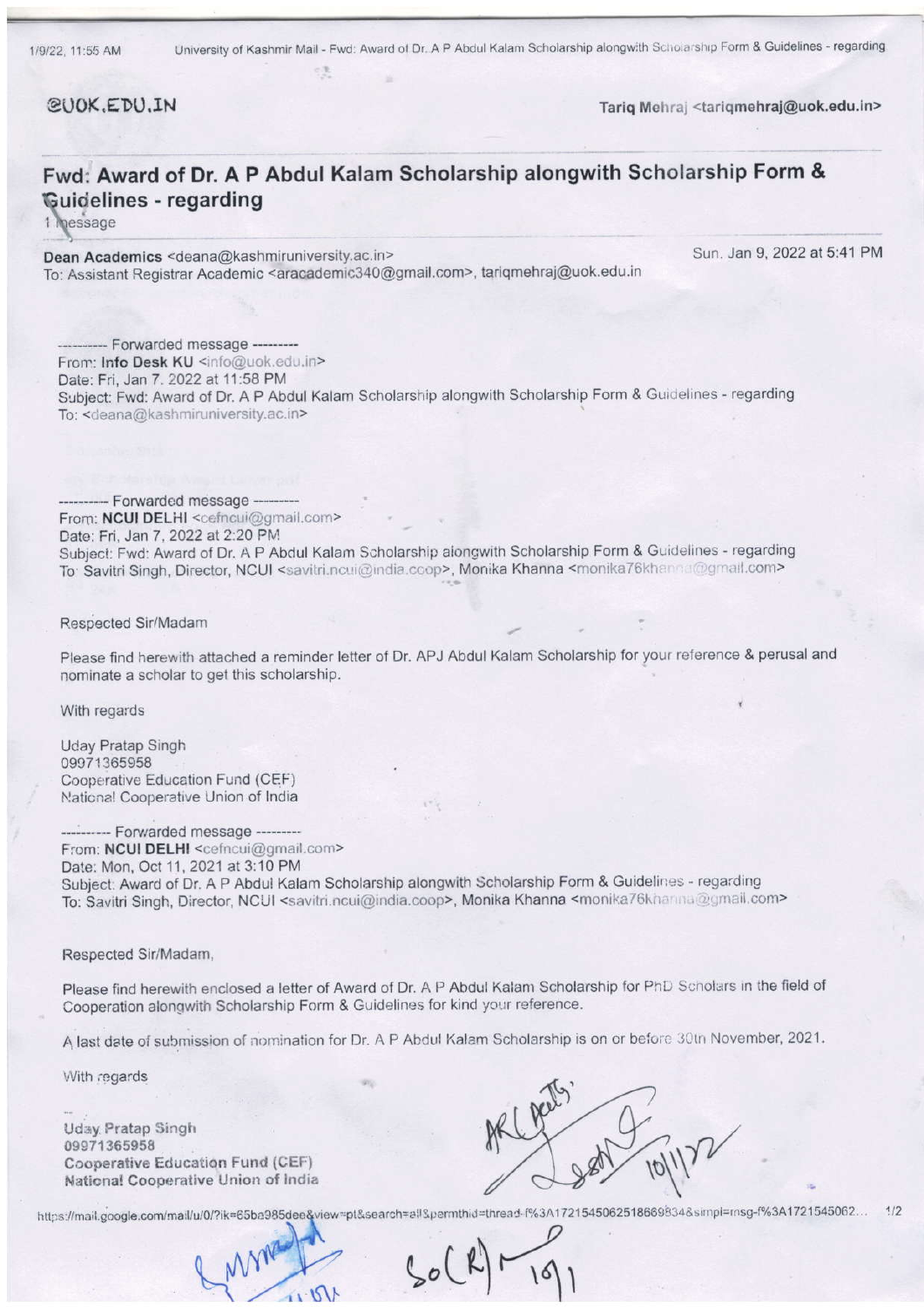

# ः भारतीय राष्ट्रीय सहकारी संघ

(भारतीय सहकारी आंदोलन की शीर्षस्थ संस्था)

### **NATIONAL COOPERATIVE UNION OF INDIA**

(APEX ORGANISATION OF THE INDIAN COOPERATIVE MOVEMENT)

Ref.No.:NCUI/CEF/APJ Scholarship/2021-22

Dated: 08.10.2021

The Registrar/Chancellor Universities / Research Institutions

Subject: Award of Dr. A.P.J. Abdul Kalam Scholarship for PhD Scholars in the field of Cooperation - Reg.

Dear Madam/Sir.

We are pleased to inform that the National Cooperative Union of India (NCUI) is inviting applications from various universities for award of scholarship for conducting research in the field of "Cooperatives" for the year 2021.

The NCUI, apex organization of the Indian Cooperative Movement was established in the year 1929 with the prime objective to educate, guide and assist people in the efforts to build up and develop the cooperative business sector and to serve as an exponent of cooperative opinion in accordance with the cooperative principles.

With a view to achieve this objective, NCUI regularly conducts, collaborates and assists in carrying out research, innovation, development and also to understand cooperative challenges and formulation of projects for cooperative development.

Dr. A.P. J. Abdul Kalam was an eminent scientist popularly known as the "Missile Man" of India for his work on missile system development. He served as the 11<sup>th</sup> President of Republic of India and worked with missionary zeal to uplift poor and down trodden. Cooperatives in India are also mandated to serve the poor farmers and artisans. Hence, in the honour of Dr. A.P.J. Abdul Kalam, NCUI has set-up a scholarship for conducting research in the field of "Cooperatives" for 2 PhD scholars every year. The proposed scholarship will be given only to those scholars who are pursuing their PhD work on "Cooperatives" through reputed universities/institutes as per the UGC guidelines

A scholarship form and guidelines of Dr. A.P.J. Abdul Kalam scholarship are enclosed.

You are requested to circulate this letter to all concerned departments and invite nominations for this scholarship from scholars who wish to undertake a PhD in the field of Cooperatives and forward the details in the attached format on or before 30<sup>th</sup> of November 2021. Shortlisted candidates will be called for interview for final selection.

Thanking you.

Yours Sincerely.

 $S$ . forgl

(Savitri Singh) Director Cooperative Education Fund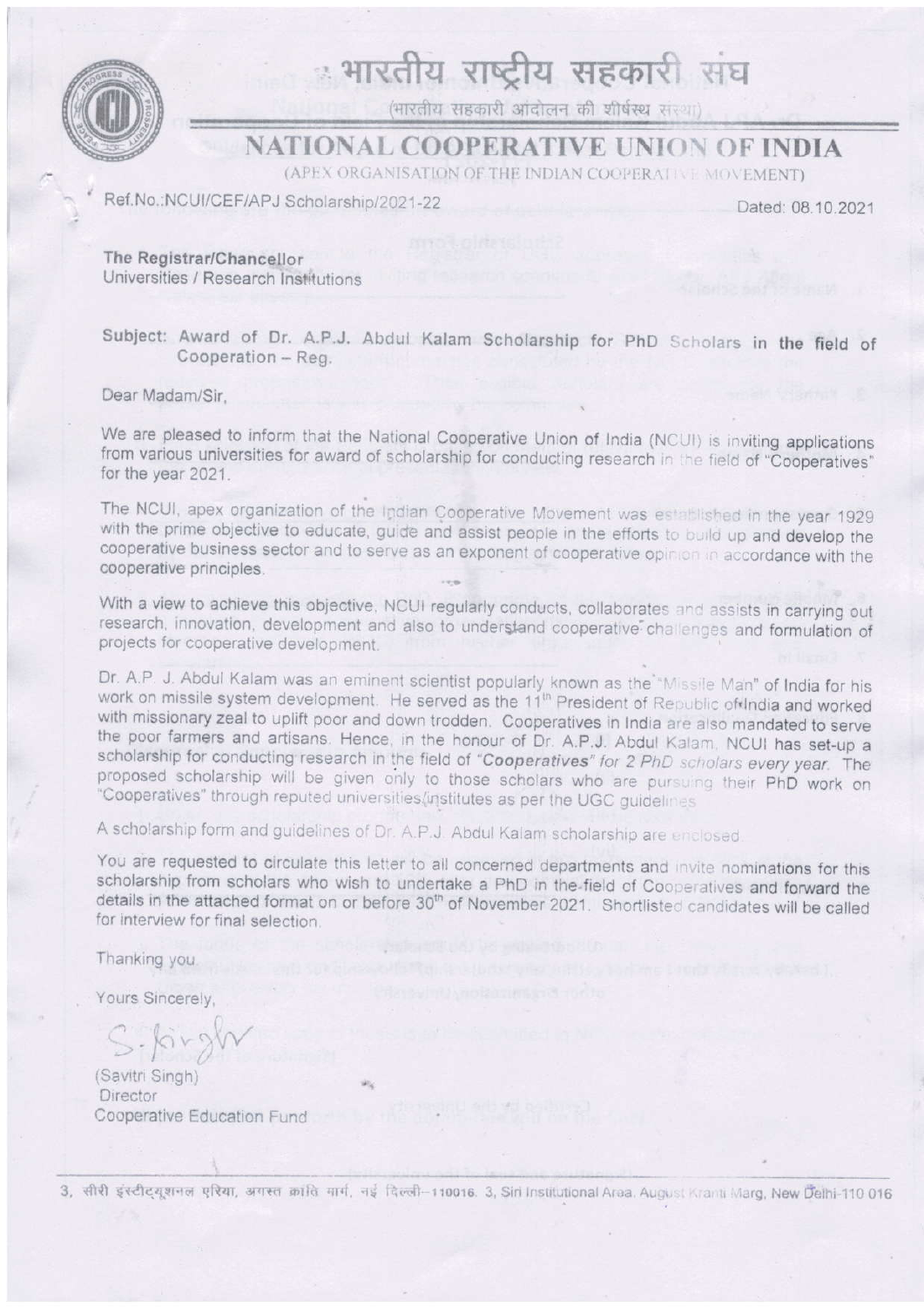# National Cooperative Union of India, New Delhi Dr. APJ Abdul Kalam Scholarship in the Field of Couperation  $F/Y-2021$

|    |                                | <b>Scholarship Form</b>      |  |
|----|--------------------------------|------------------------------|--|
| 1. | Name of the Scholar            |                              |  |
|    | 2. Age                         |                              |  |
|    | 3. Fathers' Name               | ÷                            |  |
| 4. | <b>Mother's Name</b>           |                              |  |
|    | 5. Corresponding Address       |                              |  |
| 6. | <b>Mobile Number</b>           |                              |  |
|    | 7. Email Id                    |                              |  |
| 8. | <b>Education Qualification</b> | ÷<br>(i)                     |  |
|    |                                | (ii)<br>$\mathcal{C}^{\ast}$ |  |
|    |                                | (iii)                        |  |
|    | 9. Topic of Thesis             | (iv)<br>÷                    |  |
|    |                                |                              |  |

Undertaking by the Scholars

I hereby certify that I am not getting any scholarship/Fellowship for this hesis from any other Organization/University

(Signature of the Scholar)

Certified by the University

(Signature and seal of the university)